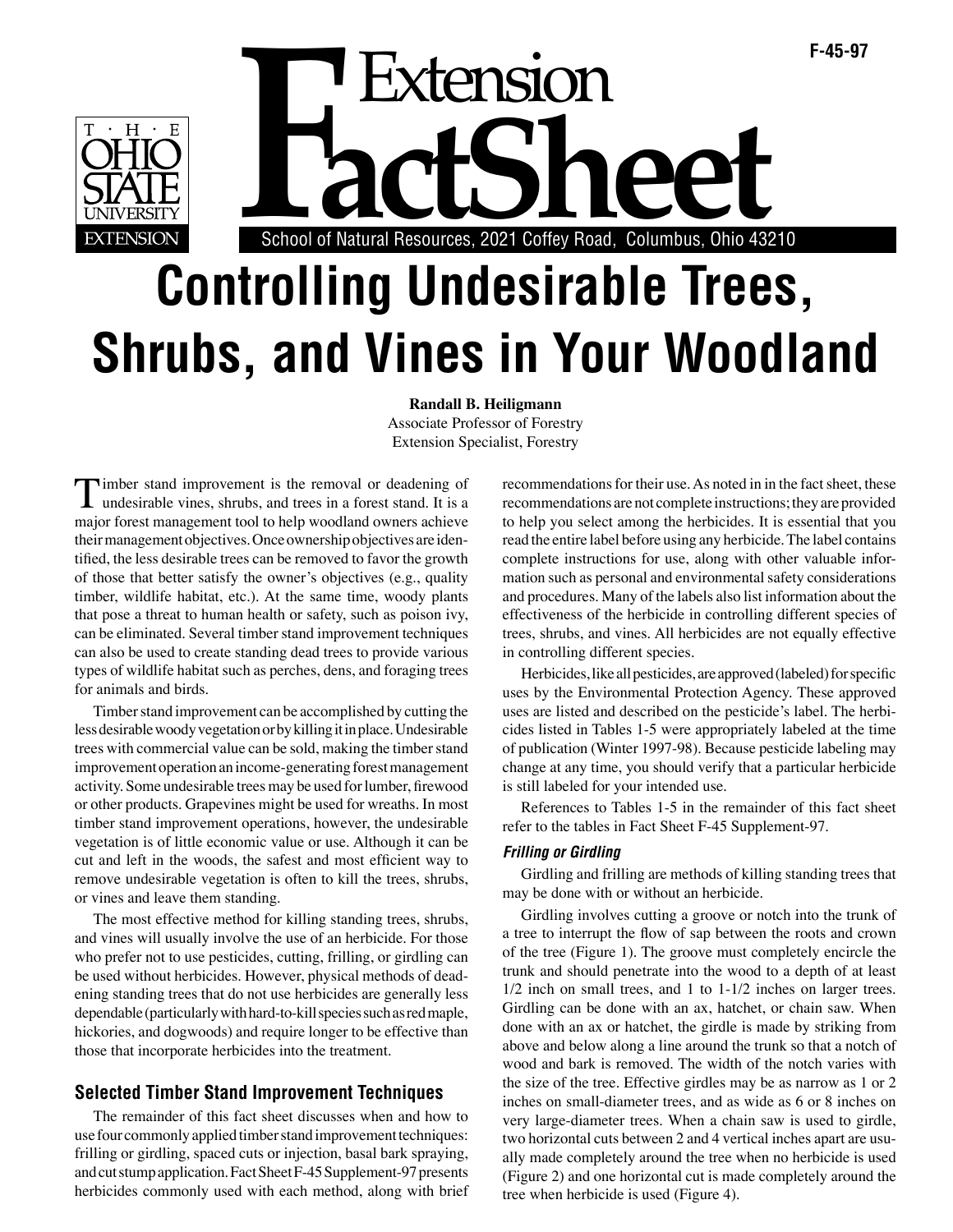

Frilling is a variation of girdling in which a series of downward angled cuts are made completely around the tree, leaving the partially severed bark and wood anchored at the bottom (Figure 3). Frilling is done with an ax or hatchet.

By themselves, girdling and frilling are physical methods to deaden trees that require very little equipment and may be done without herbicides. Both techniques require considerable time to carry out, particularly with an ax or hatchet. Girdling with a chain saw is much faster. The effectiveness of girdling and frilling depends on the tree species and on the size and completeness of the girdle or frill. To be effective, girdles and frills must completely encircle the tree. Because frills can heal-over more easily, girdling is usually more effective.



The effectiveness of both girdling and frilling can be increased by using herbicides (Table 1). With frilling and girdling, water soluble forms of herbicides are most commonly used to get maximum movement of herbicide within the plant. When using water-soluble herbicides, the herbicide/water mixture is commonly applied by squirting it on the girdle or frill until the cut surface is wet. Hand-held, pint or quart spray bottles, such as those available at local garden stores, are ideal for applying herbicide to the girdle (Figure 4). Again, note that a single, rather than double chain saw girdle is used when a water soluble herbicide is to be

applied (Figure 4).

Exceptions to the above recommendation of using a water soluble herbicide for gridling and frillling are the commonly-used forestry herbicides that contain the ester formulation of 2,4-D + 2,4-DP, such as Patron 170 and Super Brush Killer. They are labeled for use with frilling in an oil carrier, and the recommendation is to fill the frill with the mixture. They are commonly applied with a backpack or hand-held, hand-pumped sprayer.





Tree injection involves introducing an herbicide into the undesirable tree through spaced cuts made around the trunk of the tree with an ax, hatchet, or tree injector (Figure 5). The procedure can be visualized as a discontinuous frill with a small amount of herbicide placed in each cut. With an ax or hatchet, non-overlapping horizontal cuts penetrating into the sapwood (the outer area of lighter-colored wood in the stem cross section) are made completely around the tree. Cuts are approximately 2 inches long and are spaced with their edges 1 to 3 inches apart, depending on tree species and specific herbicide being used. A small amount of herbicide is then placed in each cut (Table 2). This can be done conveniently with a pint or quart spray bottle (such as those available at garden stores). The amount of herbicide to be placed in the cut is specified on the herbicide label, but is generally 1 to 2 milliliters. There are also various tree injectors available including the "hypo-hatchet," which is a hatchet with a reservoir constructed to inject herbicide when it is struck into the tree.

Tree injection is generally more effective than mechanical girdling or frilling without herbicide because of the use of the herbicide. However, on difficult-to-control species, such as red maple, hickories and dogwoods, a continuous frill or girdle with herbicide may be necessary to obtain acceptable control. For this reason, many commercial TSI (timber stand improvement) contractors routinely use a single chain saw girdle with herbicide on all species to maximize effectiveness.

As with most of the herbicides suggested for use with girdling and frilling, the herbicides for tree injection are mostly watersoluble materials that move vertically and horizontally within the tree to complete a chemical girdle.